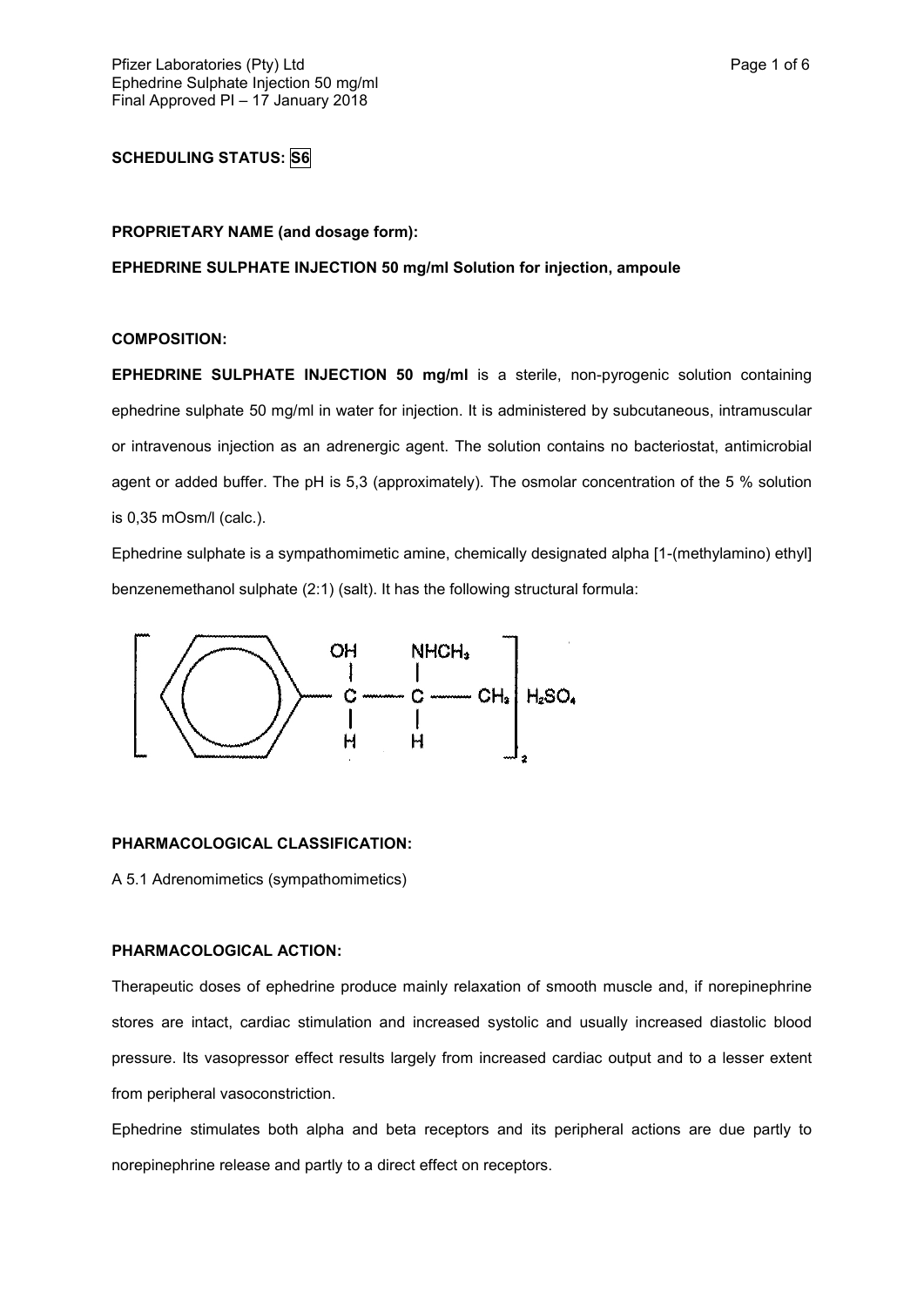Ephedrine may deplete norepinephrine stores in sympathetic nerve endings, so that tachyphylaxis to cardiac and pressor effects of the drug may develop. Central nervous system effects are similar to those of amphetamine drugs but less pronounced. The central effects of ephedrine are overshadowed to a large extent by its peripheral actions.

Glycogenolysis in the liver is increased by ephedrine; usual doses of ephedrine are unlikely to produce hyperglycaemia. Ephedrine increases oxygen consumption and metabolic rate as a probable result of central stimulation.

Ephedrine is rapidly and completely absorbed following parenteral injection. Pressor and cardiac responses to ephedrine persist for one hour following intramuscular or subcutaneous administration of 25 to 50 mg.

Small amounts of ephedrine are slowly metabolised in the liver; metabolites have been identified as phydroxyephedrine, p-hydroxynorephedrine, norephedrine, and conjugates of these compounds. The drug and its metabolites are excreted in the urine, mostly as unchanged ephedrine. Rate of urinary excretion is dependent on urinary pH. Percentage excretion of the drug and its metabolites is increased by acidification of the urine. Elimination half-life of the drug has been reported to be about three hours when the urine is acidified to pH 5 and about six hours when urinary pH is 6,3.

#### **INDICATIONS:**

**EPHEDRINE SULPHATE INJECTION 50 mg/ml** is indicated to counteract the hypotensive effects of spinal or other types of non-topical conduction anaesthesia. It is useful as a pressor agent in hypotensive states.

#### **CONTRAINDICATIONS:**

Ephedrine is contraindicated in patients with known hypersensitivity to sympathomimetic amines and in patients with angle closure glaucoma. It should not be used in patients anaesthetised with halogenated hydrocarbons as these agents may sensitise the heart to the arrhythmic action of sympathomimetic drugs.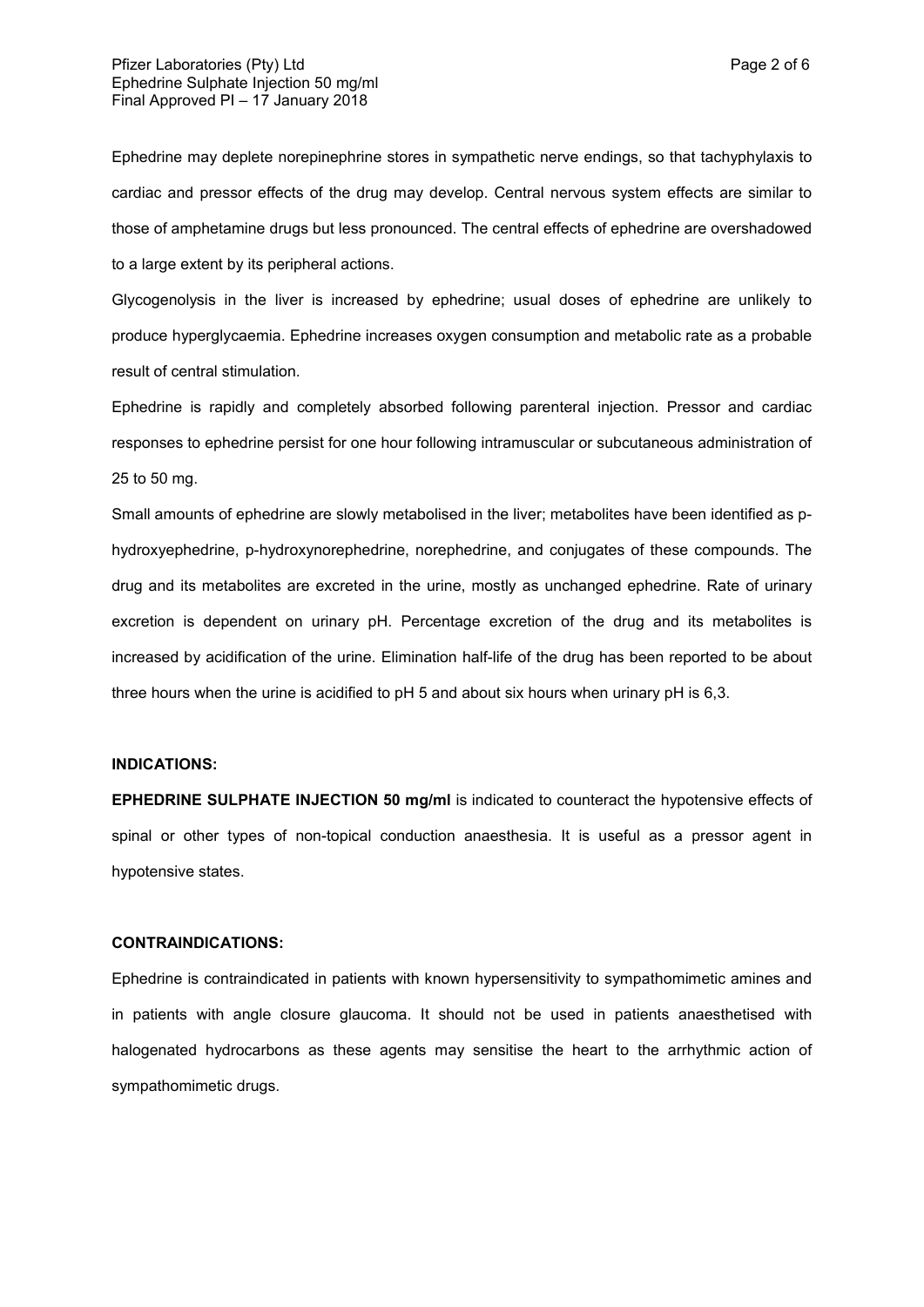#### **WARNINGS:**

Ephedrine may cause hypertension resulting in intracranial haemorrhage. Ephedrine may induce anginal pain in patients with coronary insufficiency or ischaemic heart disease. The drug may also induce potentially fatal arrhythmias in patients with organic heart disease or who are receiving drugs that sensitise the myocardium.

Initially, parenterally-administered ephedrine may produce constriction of renal blood vessels and decreased urine formation.

#### **DOSAGE AND DIRECTIONS FOR USE:**

Depending on the clinical circumstances, **EPHEDRINE SULPHATE INJECTION 50 mg/ml** may be given subcutaneously, intramuscularly or intravenously.

Usual adult dose: 25 to 50 mg (range 10 to 50 mg) injected subcutaneously or intramuscularly (equivalent to 0,2 to 1,0 ml of 5 % solution) is usually adequate to prevent or minimise hypotension secondary to spinal anaesthesia. Repeat doses should be governed by blood pressure response. Absorption (onset of action) by the intramuscular route is more rapid (within 10 to 20 minutes) than by subcutaneous injection. The intravenous route may be used if an immediate effect is desired, at a dosage of  $5 - 10$  mg.

When used during labour, administer only sufficient dosage to maintain blood pressure at or below 130/80 mmHg.

Usual paediatric dose: 750 micrograms per kg of body weight or 25 mg/m<sup>2</sup> of body surface injected intravenously or subcutaneously.

Parenteral drug products should be inspected visually for particulate matter and discoloration prior to administration, whenever solution and container permit (see **Special precautions**).

### **SIDE EFFECTS AND SPECIAL PRECAUTIONS:**

Acute toxic effects are usually extensions of the therapeutic actions of the drug. A sharp rise in blood pressure sufficient to produce cerebral haemorrhage may occur. Other effects include headache, restlessness, anxiety, tension, tremor, weakness, dizziness, confusion, delirium hallucinations, pallor, respiratory difficulty, palpitation, sweating, nausea or vomiting. Repeated injections may cause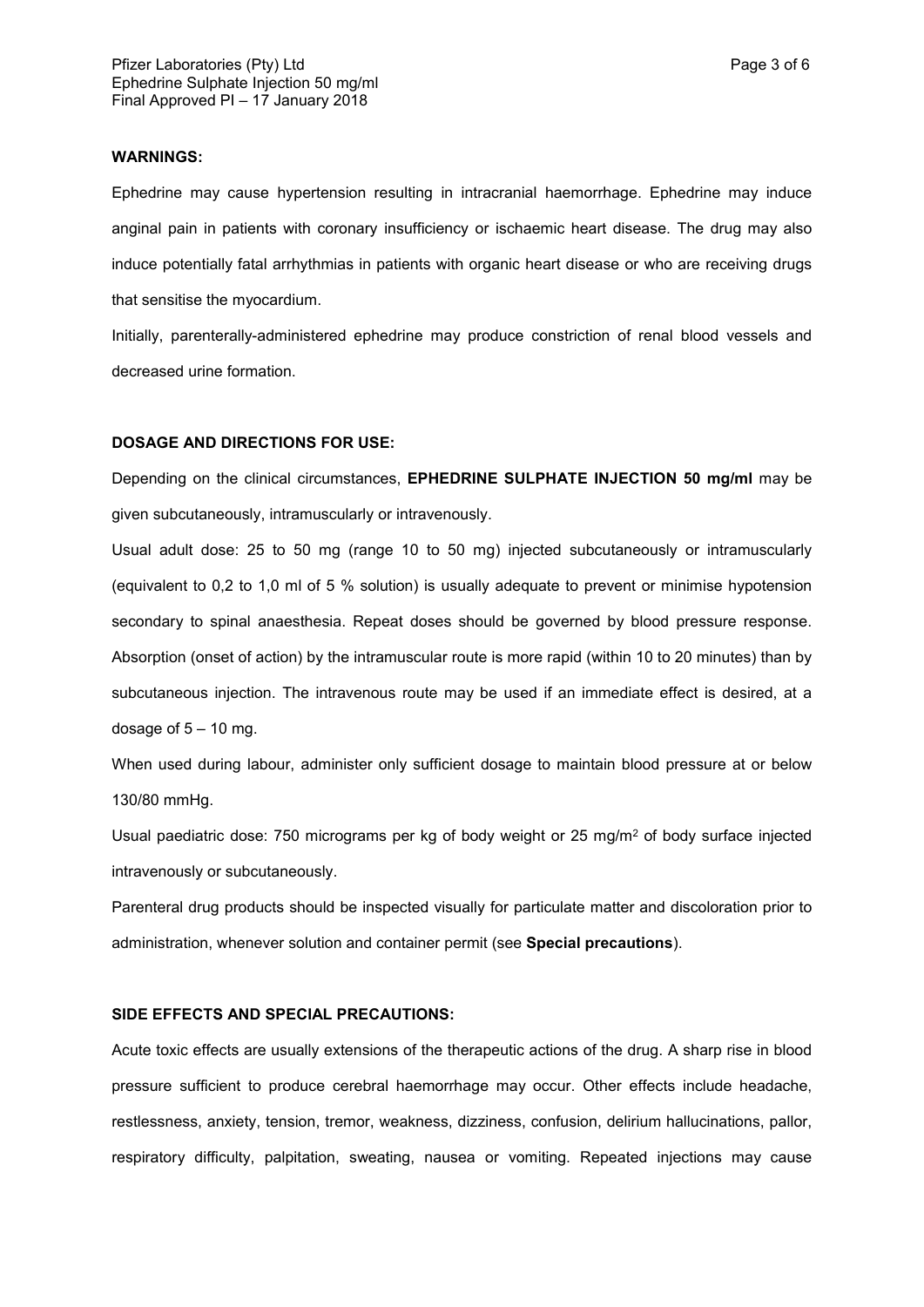contraction of the bladder sphincter and interfere with voluntary urination. The possibility of urinary retention, especially in the elderly male, should be kept in mind.

Initially, parenterally administered ephedrine may produce constriction of renal blood vessels and decrease urine formation.

#### **Special precautions:**

**EPHEDRINE SULPHATE INJECTION 50 mg/ml** is subject to oxidation and should be protected against exposure to light.

Do not administer unless solution is clear and seal is intact. Discard unused portion.

Ephedrine should be used cautiously in patients with hyperthyroidism, hypertension, heart disease (including coronary insufficiency, angina pectoris and patients receiving digitalis), cardiac arrhythmias, diabetes, unstable vasomotor system, or in patients taking monoamine oxidase (MAO) inhibitors.

### **DRUG INTERACTIONS:**

Ephedrine should not be administered concomitantly with other sympathomimetic drugs because of possible additive effects and increased toxicity.

Alpha-adrenergic blocking agents may reduce the vasopressor response to ephedrine by causing vasodilation.

Beta-adrenergic blocking drugs may block the cardiac and bronchodilating effects of ephedrine.

Administration of ephedrine to patients receiving anaesthesia with halogenated hydrocarbons such as halothane which sensitise the myocardium, may induce cardiac arrhythmia (see **CONTRAINDICATIONS**).

If a pressor drug is required in patients receiving myocardial sensitising anaesthetics, one with less cardiac stimulating effects should be considered. When encountered, such arrhythmias may respond to administration of a beta-adrenergic blocking drug.

Ephedrine also should be used cautiously with other drugs (e.g. digitalis glycosides) that sensitise the myocardium to the actions of sympathomimetic agents.

Drugs such as reserpine and methyldopa, which reduce the amount of norepinephrine in sympathetic nerve endings, may reduce the pressor response to ephedrine. Diuretic agents also may decrease the vascular response to ephedrine.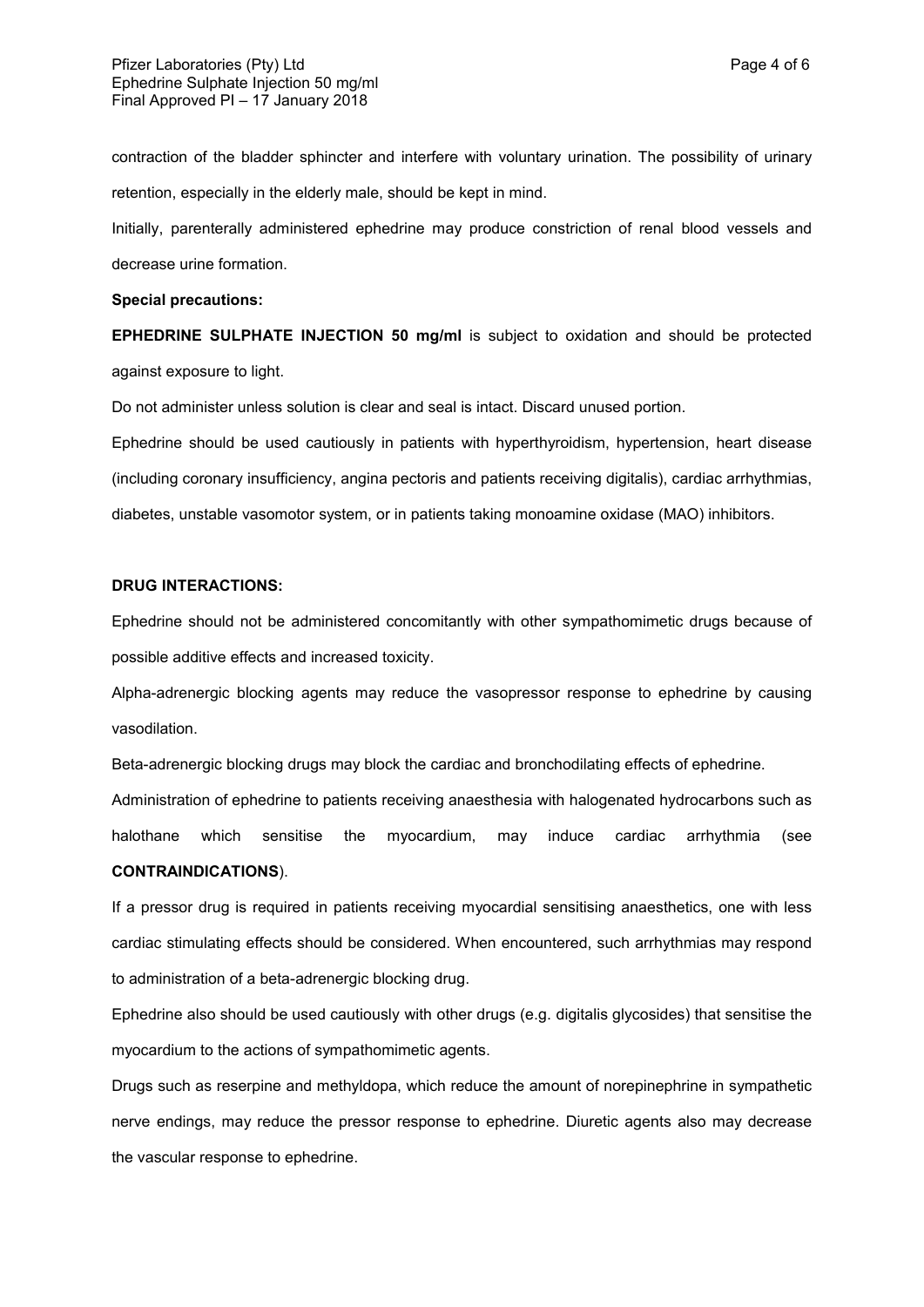Ephedrine may antagonise the neuron blockade produced by guanethidine, resulting in decreased antihypertensive effect and requiring increased dosage of the latter.

### **PREGNANCY:**

Safety in pregnancy has not been established.

### **LABOUR AND DELIVERY:**

Parenteral administration of ephedrine to maintain blood pressure during low or other spinal anaesthesia for delivery can cause acceleration of foetal heart rate and should not be used in obstetrics when maternal blood pressure exceeds 130/80 mmHg.

#### **KNOWN SYMPTOMS OF OVERDOSAGE AND PARTICULARS OF ITS TREATMENT:**

Continued injections of ephedrine (after depletion of norepinephrine from the nerve endings with loss of vasopressor effect) may result in hypotension more serious than that existing prior to the use of ephedrine. In the absence of norepinephrine depletion, excessive parenteral dosage produces tachycardia, exaggerated rise in blood pressure plus central nervous system effects.

In the event of adverse blood pressure effects, the drug should be stopped and appropriate corrective measures instituted.

#### **CONDITIONS OF REGISTRATION:**

Advertising to the professions only.

### **IDENTIFICATION:**

Clear, colourless solution which is sterile and non-pyrogenic.

#### **PRESENTATION:**

**EPHEDRINE SULPHATE INJECTION 50 mg/ml** is supplied in 1 ml single-dose ampoules. Ten ampoules are packed into a tray, which is in turn packed into a carton.